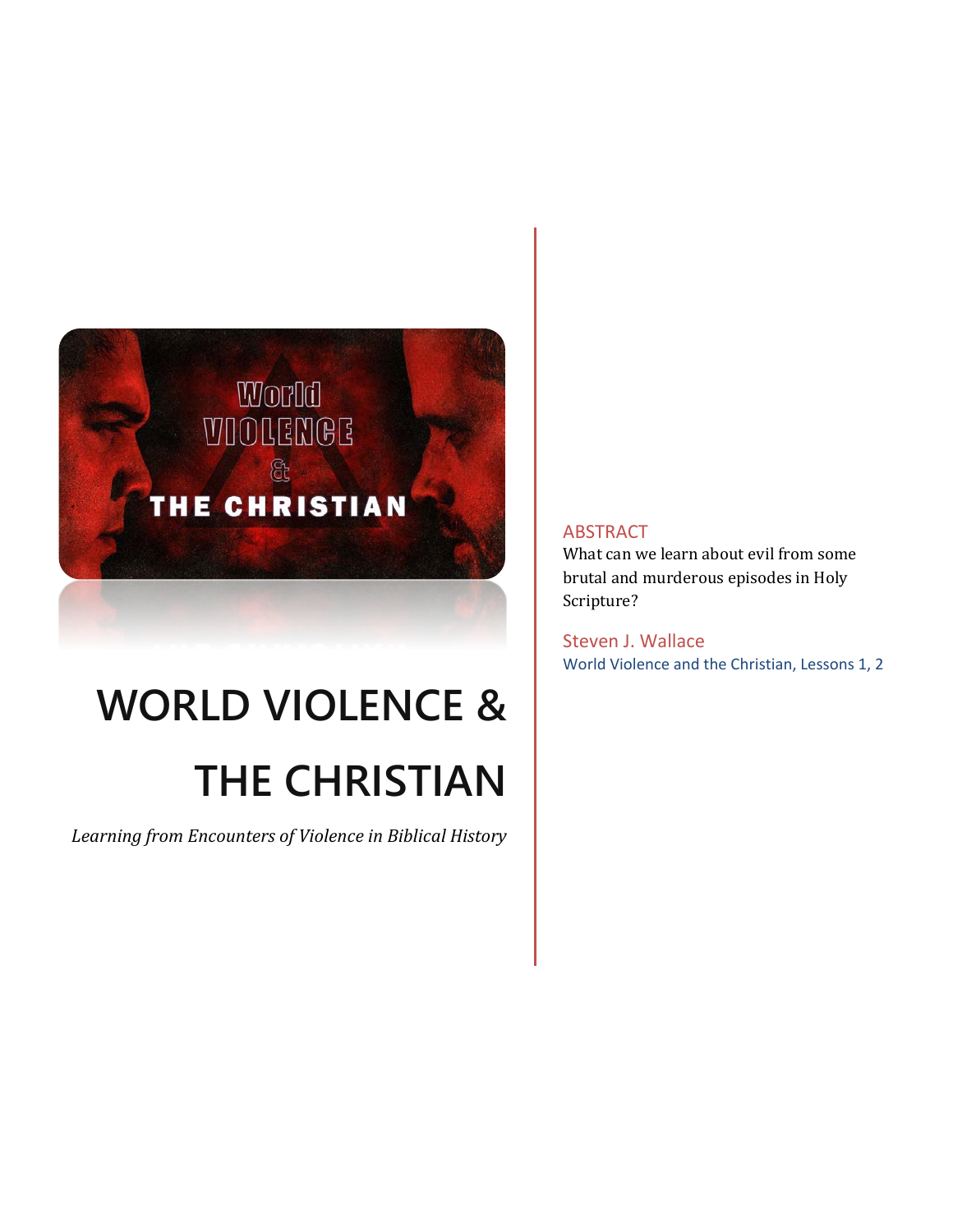# **LESSON 1**

#### Introduction: **Scripture: Gen. 4:1-8**

- 1. Introducing a new series. Violent outbursts where people are wounded or even killed has become a daily newsfeed in America.
- 2. TT officer, Floyd East Jr. was killed by Hollis Daniels, Oct. 9, 2017. The Sutherland Springs, Texas shooting where 26 people were killed and many more were wounded on Nov. 5, 2017. October 1, 2017, 58 people were killed at an outdoor concert and 546 were injured in Las Vegas. September 24, 2017, a gunman went into a church of Christ, and pistol-whipped an usher and shot eight people killing one in Tenn. These and like scenes continue to unfold. Mass killings are not limited to guns. October 31, 2017, a terrorist rented a truck and ran over people in New York killing eight. We will never forget September 11, 2001, where terrorists hijacked airliners and flew them into buildings killing 2996 people. 1995, Timothy McVeigh built a Ryder truck bomb and killed 168 in Oklahoma City. The Sandy Hook massacre was on December 14, 2012, but was not the largest mass murder at an American school. May 18<sup>th</sup>, 1927 in Bath Township, Michigan, Andrew Kehoe set up more than 1000 pounds of dynamite at various parts of the school over a period of several months. He was angry about property taxes and how that impacted the decline of his farm. He killed 45 (which included himself and the killing of his wife) and injured 58. In March 1990, Julio Gonzalez became angry with his girlfriend at a dance club, poured gasoline on the only exit out, lit it on fire with two matches and shut the metal gate which killed 87 people. More examples could be cited (Columbine, 1999, 13 dead; 2012, Aurora, Colorado's cinema tear gas and shooting, 12 dead, 70 wounded, 2009 Fort Hood; 2015 San Bernardino, etc.). With this being said, it might surprise you that the vast majority of violence in history has been carried out by various governments.
- 3. How is the Christian to understand and cope with a world of violence? Today let's look at some biblical pictures of encounters with violence. We want to study the topic of "evil."

#### Discussion:

# **I. Cain & Abel (Gen. 4)**

- A. The first violent act is evil against obedient faith—Cain killed Abel because Cain didn't like the fact that his worship was rejected by God. He slew his brother in the field (Gen. 4:8).
	- 1. Notice what is not mentioned—*the kind of weapon*. That was irrelevant.
	- 2. It is ironic to me that such a great emphasis is placed on the weapons used by killers and not the evil within the killer. When considering this first murder, it struck me that when it comes to worship, people do not care about the kind of worship that God wants, but rather focus on the effect—*how it makes me feel, how much good it does*, etc. If the modern press was covering Cain and Abel, they would have likely focused on something that God doesn't even mention—the weapon. There would have been a big debate on whether to ban or not to ban whatever weapon was used. The modern press would not focus on the fact that this man was not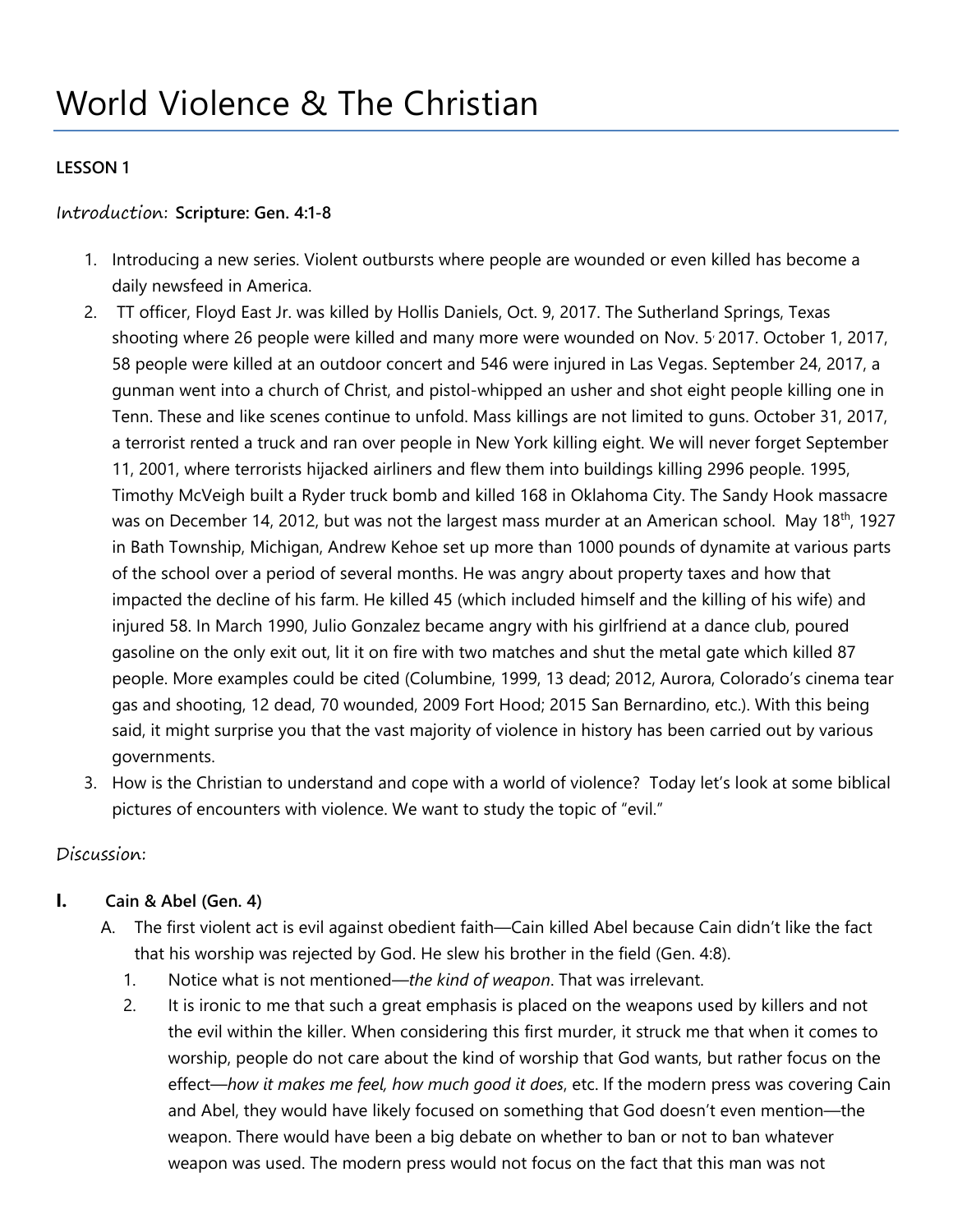teachable, that he was selfish, that he wanted to give God what he willed rather than what was right, that he resisted right teaching.

- 3. Today, people do not care about the kind of worship God demands and deserves. People only care about the effect it has on them personally. Yet in episodes of violence, they give undue attention to the kind of weapon (especially if it is a gun) and are fairly dismissive of the deeper issues: a life lived with utter disregard for God, for fellow man, for law, for life, for peace, the malignity of sin in his life. As a people, we do not focus on the need to obey the King of kings. And in evil tumults, we do not focus on the core—a life lived with the fear of God absent.
- B. The very first murder in human history pictures a lot.
	- 1. *It pictures man's self-will set in opposition to the Lord's will.* It also teaches that man could control his actions but simply chooses to sin. He was not born this way, he became this way.
	- *2. It identifies that murder begins with a heart filled with sin with anger (Gen. 4:6; Matt. 5:21, 22a).*
	- 3. *It depicts that a lack of respect for God can turn one hostile toward the righteous.* Be not dismayed when a wicked man attacks a righteous man. (1 Jn. 3:11-13).
- C. *When is evil, evil?* What makes evil, evil? When does evil begin? It begins not with the violence, premeditation, the choice of weapon, but with the rejection of God's authority and rule. Cain was "of the wicked one," but why and when? The answer to these questions is succinct, "When one departs from God or is living away from God" (see Heb. 3:12). This is the fundamental fountainhead of evil. Cain departed from God because of self-will. Such is often root and cause of many kinds of crimes and grievances.
	- 1. Encounters with evil are not always physically violent!
	- 2. *Evil is seeded in a heart that is ruled by self-love, hatred, and fundamentally a rejection of God's rule of life (cf. 2 Jn. 1:9-11, emp. v. 11).* It may flower into premeditation, blasphemy, slander, betrayal, and brutal murder, but is not limited to such any more than righteousness is limited to singing and talking about Jesus.
	- *3.* Have you considered why demons are called "evil spirits" (see Lk. 8:2). Likely, they are fallen angels who allied themselves with the devil, "the evil one" (Matt. 25:41; 6:13). We might think of them as evil by their effect or harm inflicted on people (ex: Mk. 9:17-22). But that was the outgrowth of their evil departure from the authority of Christ (they sinned and rejected the rule of God, 2 Pet. 2:4; they left their domain, Jude 1:6).
	- *4.* The point I am making is, when it comes to evil, let us not become overly fixated on the disturbance that is caused or the weapon used, (such as a rock when thrown into a placid pond), but rather, give attention to what makes evil.
		- *a)* Let us not define evil in a limited way "the presence of physical violence." That is simply the outgrowth of evil.
			- *(1)* Everyone focuses on the stir, the commotion, the disturbance, the upheaval and they look, as it were, to find a neat little scapegoat to corral their fears in—*the weapon*!
			- *(2)* This is seen in the headlines of what happened in Sutherland, where one news outlet had "Deadly Church Shooting" with "SHOOTING" in a very large font in bold. They often refer to such a one as "a gunman" but never do they refer to the one driving a truck over people as "the truck man" or the "pipe-bomb man" or "the ax-man." People think that if you take away the abilities to shoot, you take away the evil and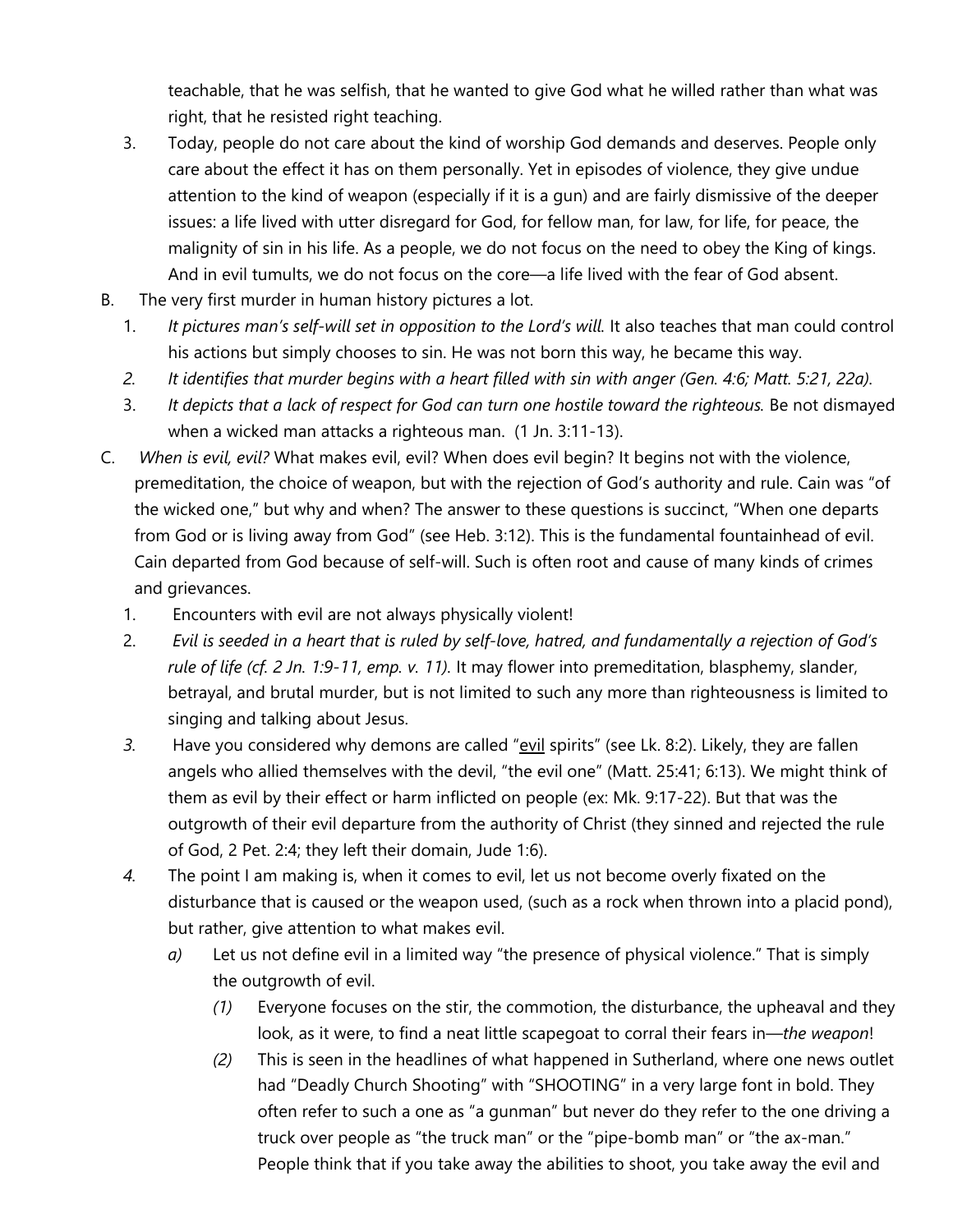take away the violence. Rather, when God is banned from the government that is evil…the school, that is evil…the family…an environment suits evil to grow.

- *b)* Evil resists God's will.
	- *(1) Where is evil first found in Genesis 4?* Is it 4:9? 4:8? 4:6? Why not 4:3? This offering was not by faith as Abel's offering was (Heb. 11:4; Rom. 10:19). Abel obtained witness (or a good report) that he was righteous. What testimony did Cain's offering give then? Evil rejects the rule of God. Why should an evil man be overly impressed with the rule of men (the government)?
	- *(2)* Why should one feel compelled to love his fellow man when he has no love for God? This is why God ordained the government
- *c)* Evil is enticing. Let's not think that we can never become drawn into it. Why the admonition to abhor evil (Rom. 12:9) and *abstain from every form of evil* (1 Thess. 5:22)?

# **II. Lamech and the fruit of evil (Gen. 4)**

- A. *A foe to the home.* The second murder is tied to the assault on the family. In the seventh generation from Adam, through the lineage of Cain, Lamech broke the model of one man to one woman and introduce polygamy (Gen. 4:19). Evil is a foe to the home (Mal. 2:16).
- B. *A foe to my neighbor.* The second murder is tied to vengeance. Here we have the oldest preserved poem and it boasts vengeance. Evil seeks personal vengeance.
	- 1. Lamech violently murdered a young man in revenge for merely wounding or bruising him (Gen. 4:23, 24). It would be similar to the situation where a man gets whipped in a fist fight to then pulls out a weapon to slay his opponent.
	- 2. Lamech's son invented instruments of iron and bronze (Gen. 4:22). Likely, Lamech found these useful to give him an advantage over any adversary.
	- 3. He wanted his wives to know that as well which may further underscore the corruption of marriage.
- C. *A foe to my heart.* This second murder is tied to pride. Evil promotes a proud heart. Lamech's refers to the judgment of God on Cain where seven lives will be taken upon the one who kills Cain (4:15). Yet Lamech position himself above God. He asserts anyone who hurts him will suffer worse than Cain—seventy-sevenfold.

*Conclusion:* Humble yourself in the sight of the Lord. The sinner will not prosper before Him (Eccl. 8:12, 13).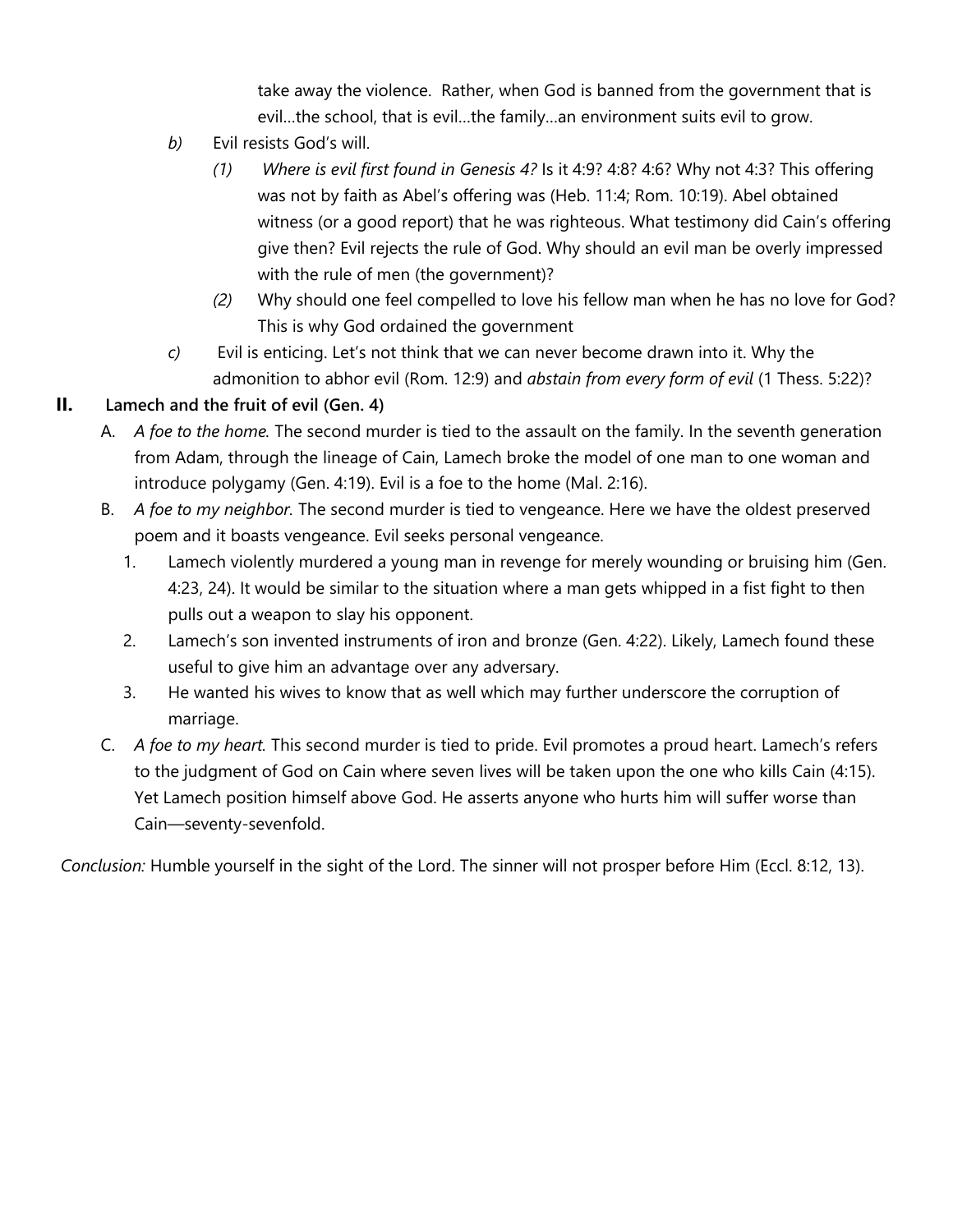**Lesson 2: Scripture Reading: 2 Timothy 3:1-5**. We are going to continue looking at some murder scenes in the Scripture with some commentary. I first want to visit the world before the flood.

- **III.** Noah's World (Gen. 6:11-13).
	- A. Prior to the destruction of the world, God saw the intensity of man's wickedness. This violence was not a "bronze and iron" problem (Gen. 4:22), but a heart problem (Gen. 6:5, 6). People today focus on the symptoms and devastation of violent acts and seek to blame something. Usually, it is guns.
	- B. Misnaming and scapegoat talk.
		- 1. While there is such a thing as "gang violence" the term "gun violence" is a misnomer. What happened in New York was not Truck Rental Violence. What happened on 9/11 was not box cutter violence or airplane violence. What I referred to in Michigan was not dynamite violence. It is just plain evil human violence.
		- 2. When a woman is abducted off the street do we refer to it as "van abduction" as if a van committed the crime? Does a van kidnap, rape, and kill people? The gun, the knife, the gasoline, the dynamite, the baseball bat are only instruments that are designed for lawful use but wicked men hijack them to perpetuate a crime. If you stab someone with a pencil, is such not pencil violence? Do they need to be outlawed?
		- 3. Let the focus be on the criminal, not the instrument he uses. Eccl. 7:29, "Truly, this only I have found: That God made man upright, But they have sought out many schemes." Who is guilty? Man is! The man who sought out many evil schemes is where the hammer of justice should fall not on law-abiding truck renters, not law-abiding fuel users, law-abiding baseball players, or law-abiding gun owners.
	- C. Violence stems from a heart problem, not a weapon. Paul wrote, "because, although they knew God, they did not glorify Him as God, nor were thankful, but became futile in their thoughts, and their foolish hearts were darkened" (Rom. 1:21). There will be those who have evil hearts who will devise murder, rape, kidnapping, and the like.
		- 1. David, Psalm 58:1, 2, "Do you indeed speak righteousness, you silent ones? Do you judge uprightly, you sons of men? No, in heart you work wickedness; You weigh out the violence of your hands in the earth."
		- 2. Solomon, Sandwiched between bloodstained hands and evil feet is a heart that devises wicked plans. "… Hands that shed innocent blood, A heart that devises wicked plans, Feet that are swift in running to evil (Prov. 6:17, 18).
		- 3. Isaiah59:4, "No one calls for justice, Nor does any plead for truth. They trust in empty words and speak lies; They conceive evil and bring forth iniquity." Where is evil conceived but the heart? From what is evil implemented? The hands and feet (Isa. 59:6-8).
		- 4. Jeremiah 22:17, "Yet your eyes and your heart are for nothing but your covetousness, For shedding innocent blood And practicing oppression and violence."
		- 5. Jesus, Mark 7:20-23, taught that what comes out of a man's heart defiles him. He specifically named murder.
- **IV. Many other episodes of violent encounters can be discussed.** What makes for perilous times? Notice the fountainhead for these sins, including "*brutality*" (not tame, savage, fierce, Thayer). Looking at the list below, what do you think serves as the basis for each episode using 2 Timothy 3:1-5?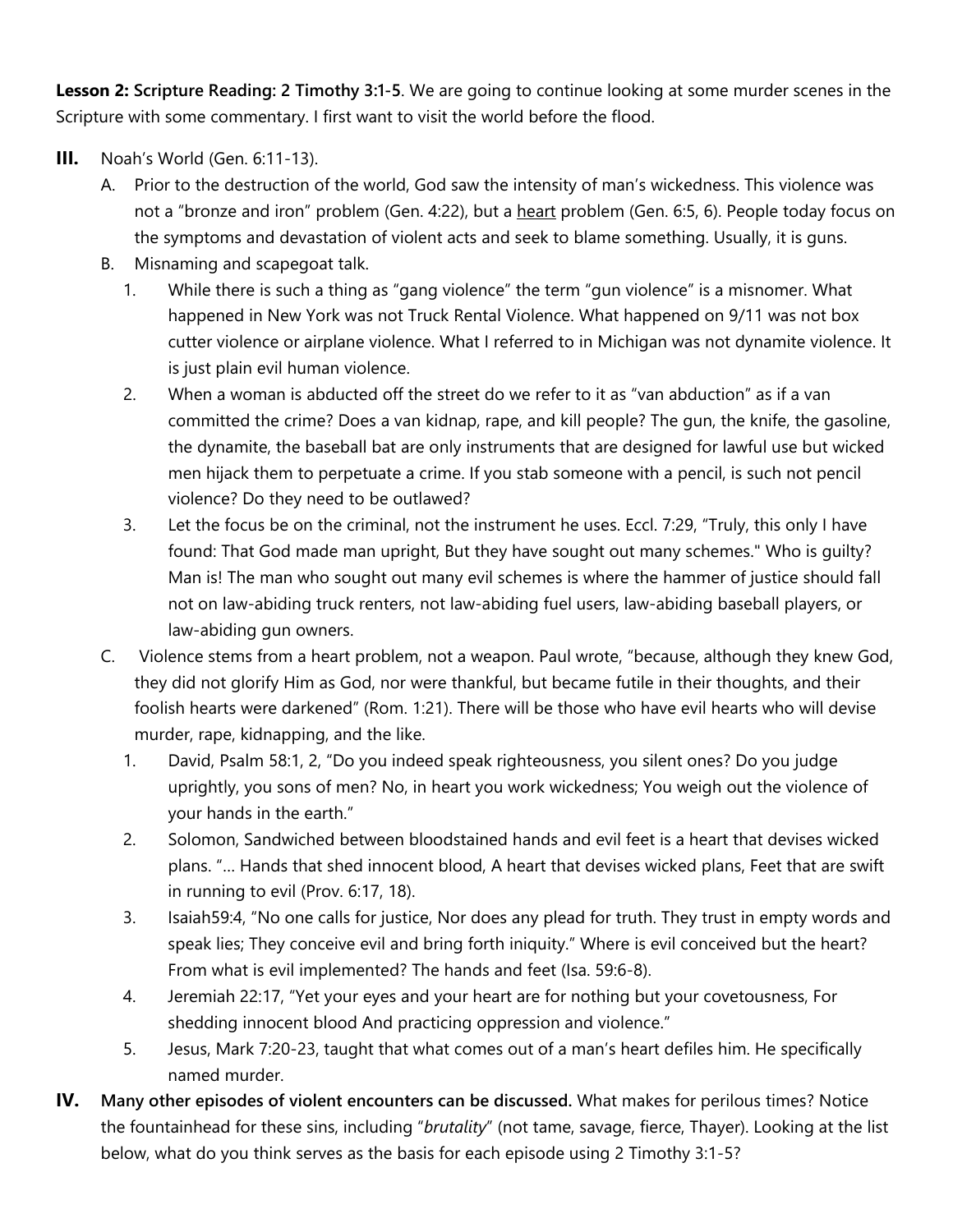- A. **Sodom's abusive treatment** (Gen. 19). lovers of themselves, proud, unloving, brutal, despisers of good (Gen. 19:7, 9), lovers of pleasure.
- B. **Simeon and Levi's cruelty** (Gen. 49:5-7). This refers to the events of Genesis 34 where a prince named Shechem fell in love with Dinah, their sister, and violated her. When he asked for her hand in marriage, her brothers told him that he and all the males needed to be circumcised. This the brothers did, not because they were forgiving, but because they were deceitful and when the Shechem and his fellow citizens were in pain from the circumcision, these two brothers rushed upon them and slew not only Shechem and his father but all the men of the city. They took their animals and wives as well. What words describe Simeon and Levi here? Lovers of money, proud, disobedient, unloving, unforgiving, brutal, traitors, headstrong, haughty. Yet they had a form of godliness when they spoke of circumcision. They could see the error in treating their sister like a harlot (Gen. 34:31) but they could not see the error of their temper, murder, deceitful plotting, and stealing.
- C. **Abimelech's butchering seventy of his half-brothers (Judg. 9:1-5).** Lovers of themselves, unloving, without self-control, brutal, despisers of good, traitors.
- D. **The gang-rape and murder of Gibeah (Judg. 19).** Lovers of themselves, unholy, without selfcontrol, brutal, lovers of pleasure.
- E. **The massacre of 85 priests by Doeg and Saul at Nob (1 Sam. 22).** Lovers of themselves, blasphemers, unholy, slanderers, brutal, despisers of good, traitors, headstrong.
- F. **The butchering of babies by Herod (Matt. 2:1-16).** Herod was troubled over the news rather than thankful. He saw the Christ as a rival, not a savior. This same spirit of jealousy works today in families where one spouse starts to learn and serve Jesus while the other says, "the church is taking you away from me." He used the intel he gained from the wise men in a sinister plot. Herod, he wanted to eliminate the opposition and so he sent the executioner to kill all the male babies in Bethlehem and in all its districts. J. W. McGarvey wrote, "This brutality was in keeping with Herod's character. Jealousy as to his authority led him to murder two high priests, his uncle Joseph, his wife, and three of his own sons, besides many other innocent persons" (TFG). This should give a biblical perspective of how devastating evil can become. Evil attacks the good and innocent. Yet, Herod had the *appearance* of godliness in that he inquired of the Scripture and claimed that he wanted to worship the Messiah. But all of this was to kill the Child Jesus. Herod was a lover of himself, unthankful, unholy, unloving, brutal, a despiser of good. Most of the Sandy Hook murders were young children, six and seven years old. We cringe at such brutality. Many stood horrified when they learned that the shooter at Sutherland Springs shot an eighteen-month-old as well as a pregnant woman. That is the spirit of Herod. These deaths are just as brutal and just as evil as the massacre of the unborn that takes place in abortion clinics. It is done by those who are brutally self-willed and despisers of good.
- G. **The Galileans whose blood Pilate mingled with their sacrifice (Lk. 13:1, 2).** Here is another worship scene where people were murdered with their religion.
- H. **The crucifixion of Jesus.** Nothing showcases the depth of evil as the that of the crucifixion of the Messiah. He went about doing good. He lived a pure and harmless life, never preyed on anyone, lifted people up from despair, cast out demons, raised the dead, comforted those who mourned, taught accurately the things of God and yet was brutally beaten, humiliating undressed, mocked, and crucified before all the world between two thieves to add further insult.
	- *1. He was despised by despisers of good (Isa. 53:3).*